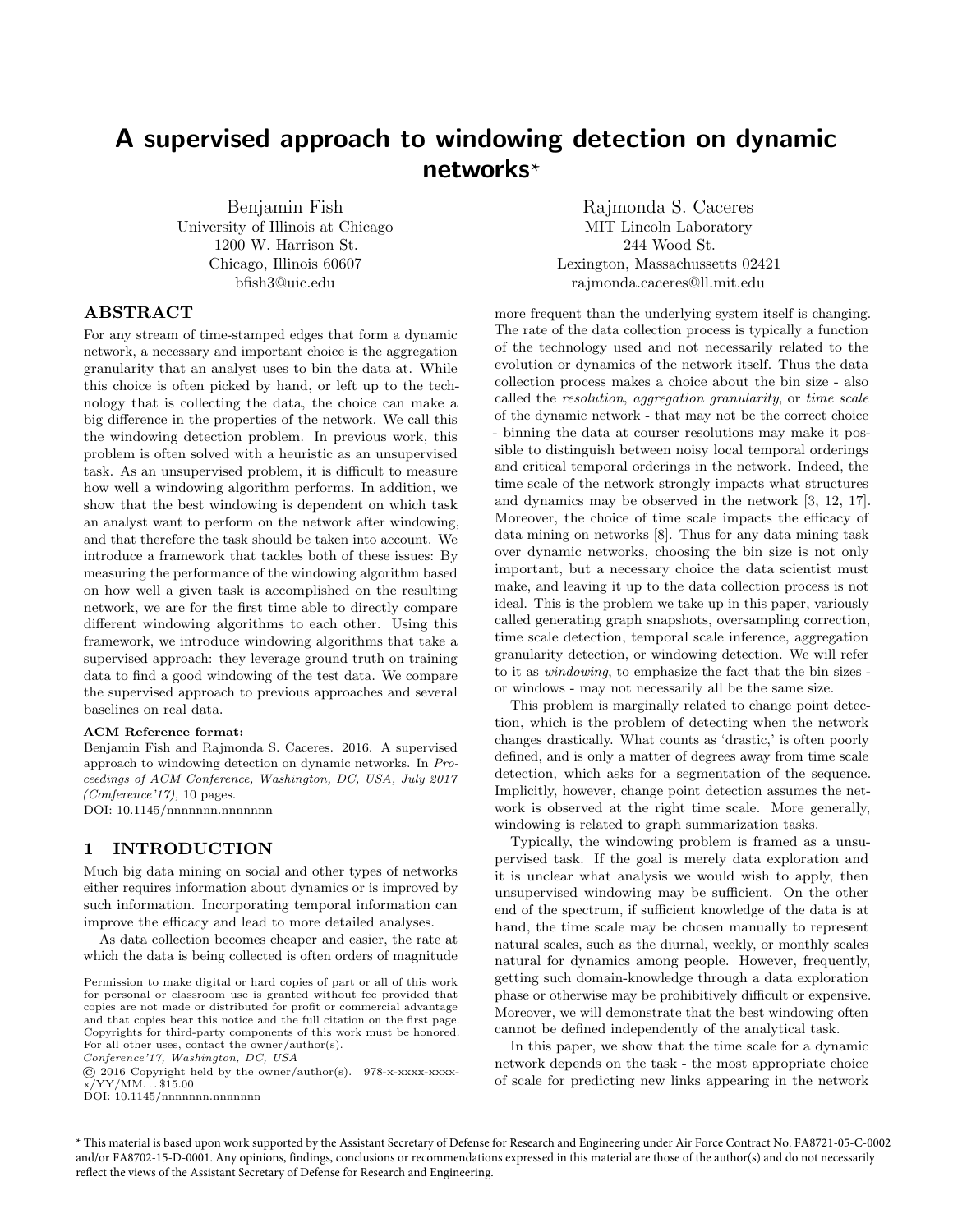may be different than the appropriate choice for detecting change points in the network, for example. The intuition is that the information needed to predict new links is different than the information needed to detect change points. This insight may appear quite intuitive, but it runs contrary to approaches for problems typically framed as unsupervised.

This informs our approach towards windowing: we set up the windowing problem as a supervised machine learning task. For example, for detecting change points, we set aside earlier training data from the network with labeled change points. We then find the right time scale for this labeled data, and apply the time scale to new data to find the change points there. In other words, the time scale detection takes as input the desired task, such as change point detection, and finds the right time scale for that task on the input data. Of course, the downside to this approach is that it requires training data, such as labeled change points on past data. However, we regard this as both a natural assumption and a necessary assumption: Many popular prediction and classification problems have some notion of ground truth. In addition, since the best time scale depends on the task anyway, we might as well tailor our time scale detection towards a particular goal.

In this paper, we use three different tasks as examples of goals: link prediction, attribute prediction, and change point detection. We use these three tasks as popular examples of tasks analysts perform on dynamic networks that have some notion of ground truth.

Our contributions are as follows: In addition to giving evidence that the best windowing of the data is task-dependent, we, for the first time, describe a simple framework for directly comparing the performance of windowing algorithms that leverages task-dependency. We also introduce windowing algorithms that takes a supervised-machine-learning approach. We compare using this approach against several baselines and previous work. We demonstrate that this supervised approach is often superior to other approaches, but that like all supervised approaches in machine learning, their quality may be dependent on the quality of the training data.

#### 1.1 Previous Work

In numeric time series, this problem is often termed 'segmentation,' and segmentation of numeric times series has a long history which is outside the scope of this work; see [\[10\]](#page-9-3) for an overview.

For dynamic networks, there has been some work related to our problem in the area of change point detection, which seeks to find points in time where the dynamic network has changed abruptly. Typical methods include using generative models of dynamic networks [\[16\]](#page-9-4) or clustering like time slices [\[2\]](#page-8-2). This literature is marginally different from the problem addressed in this paper because - while finding change points do implicitly segment the dynamic network the goal is not necessarily to find a good representation of the network for the purpose of binning each segment but rather

just to find the points when the dynamic network undergoes significant change.

Also related is graph compression, which tries to find a representation of the dynamic network that minimizes the bits needed to store it while simultaneously retaining sufficient information about the network, under the general heading of graph summarization algorithms. This approach has been applied, more generally, to multi-layer networks, dynamic or not [\[6\]](#page-8-3). This problem is also slightly different from ours because we do not necessarily seek a small representation, merely an accurate representation for the task at hand. See [\[14\]](#page-9-5) for a survey of graph summarization techniques.

Meanwhile, previous work on our problem has focused either on heuristic-based methods or methods that attempt to optimize for a specific metric on graphs. Caceres et al. maps the dynamic network to a time series using a metric on graphs (such as the number of triangles in each graph) and then determines time scale by finding the scale at which the time series' compression ratio and variance is balanced [\[21\]](#page-9-6). Soundarajan et al. determines a windowing of the data with respect to some metric (such as the exponent of the degree distribution) by measuring when that metric has converged [\[20\]](#page-9-7). In our view, these approaches have the downside that they require a specific metric. For a given data set or task to accomplish on a data set, it is not necessarily clear what metric to choose. Darst et al. use a parameter-free approach that seeks to find an appropriate time scale by measuring the similarity between graphs using the Jaccard index [\[5\]](#page-8-4). Most closely related to the approach that we take in this paper, Fish and Caceres use the quality of the performance of link prediction algorithms to determine the best time scale [\[8\]](#page-8-1). These are parameter-free methods or, relatedly, methods that assume that there is some 'ground-truth' time scale via a generative model or the like, as in [\[3,](#page-8-0) [5,](#page-8-4) [8\]](#page-8-1). In this paper, we do not take this tactic because as we demonstrate, choice of time scale may be dependent on the task at hand, which functions as a parameter for the problem.

#### 1.2 Background

Consider a fixed set of vertices  $V$  and a dynamic network over  $V$ , represented as a stream of time-stamped edges. The goal of windowing is to segment this input stream of edges into (possibly overlapping) intervals to form a sequence of graphs  $H_1, \ldots, H_m$ , each graph (over V) representing all of the edges that occurred within each interval. Representing the input edge stream as a sequence of graphs  $G_1, \ldots, G_t$ , a window is an interval  $G_i, G_{i+1}, \ldots, G_{i+k-1}$ . Such an interval we refer to as a  $window$  and  $k$  the size of the window. A  $window$ ing is a sequence of windows  $\{G_1, \ldots, G_{k_1}\}, \{G_{k_1}+1, G_{k_1}+1\}$  $2, \ldots, G_{k_2}, \ldots, \{G_{k_{m-1}}, \ldots, G_t\}$ . In general, it is possible to also consider windows that overlap, but in this paper we focus on non-overlapping windows. The resulting sequence is  $H_1, \ldots, H_m$ , where  $H_i$  is the union of all edges that occurred in its window  $G_{k_{i-1}}, \ldots, G_{k_i}$ , i.e.  $H_i = \cup_{j=k_{i-1}+1}^{k_i} G_j$ . It is possible to consider other functions mapping a window to the resulting graph  $H_i$ , but we only consider the simple union in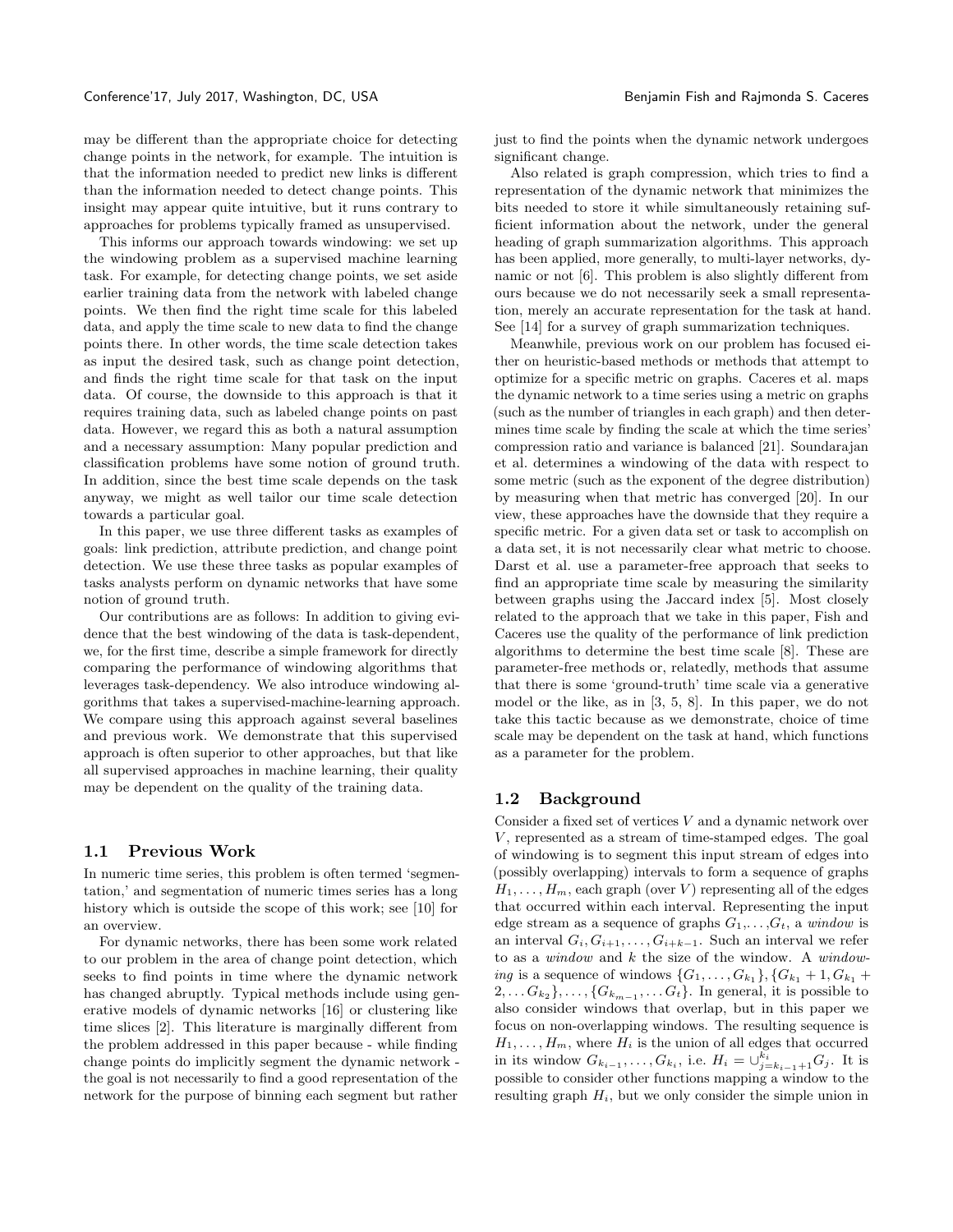this paper. As a slight abuse of notation, in this paper we will refer to both the segmentation of the input graph sequence and the resulting sequence  $H_1, \ldots, H_m$  as a windowing.

If all windows have the same size  $w$  (except possibly the last window if the length of the sequence does not divide  $w$ ), we refer to this as a *uniform windowing* and w the bin size, window size, or time scale. A window size of  $w = 1$ represents the time scale of the collection process and a window size of  $w = T$ , where T is the duration of the observed network, means that all temporal information is ignored. The goal of this paper is to describe and evaluate windowing algorithms, i.e. algorithms for finding a windowing given an input sequence of graphs. As pointed out in [\[8,](#page-8-1) [20,](#page-9-7) [21\]](#page-9-6), too small a window size may introduce noise and lack the structure necessary for analysis but too large a window size may lose important temporal information.

Once we have found a windowing  $H_1, \ldots, H_m$ , it can now be the input for any task that operates over a dynamic network. We consider three popular tasks: link prediction, attribute prediction, and change point detection.

In this paper, we consider a supervised approach: the best windowing is the windowing that maximizes the performance of the algorithm for a given task, which we will refer to as simply the task algorithm. This gives us a way to compare different windowing algorithms: we may evaluate the performance of the windowing algorithm by evaluating the performance of the task algorithm on a test set. In general, we are given the edges of a dynamic network up to some time  $t$  as a training set, and performance is evaluated on the dynamic network from time  $t + 1$  onwards. The windowing algorithm gets ground truth on the training set, e.g. the change points that occurred, and the task algorithm uses only the windowed graph sequence to conduct its analysis, say finding the change points in the test set.

# <span id="page-2-0"></span>2 TASKS

Given a candidate windowing, we evaluate its quality by performing a learning task algorithm on that windowing. We then evaluate the windowing by the performance of the task algorithm when using that windowing. We consider three task algorithms: link prediction, attribute prediction, and change point detection. We treat link prediction as an online task, and attribute prediction and change point detection as offline tasks. We do this to demonstrate windowing algorithms on both kinds of tasks. In what follows, we describe the algorithms we use for each task and how we judge their performances.

#### 2.1 Link prediction

In link prediction, the goal is to predict the edges that are most likely to appear in the future. In the online setting, at every time step, our goal is to predict the edges that will appear in the next time step (the next step in the initial input sequence before windowing).

While there are many methods for link prediction (see [\[1\]](#page-8-5) for a survey), the method we use is a simple scoring function

that scores every pair of vertices by how likely an edge is to appear between them, typically using some notion of similarity. In this paper, we use the  $Katz_\beta$  score, an efficient and well-performing score [\[13\]](#page-9-8).  $\beta$  is a damping parameter that weights shorter paths exponentially higher than longer paths. For our experiment results, we use  $\beta = 0.005$ , which has been used before [\[8,](#page-8-1) [13\]](#page-9-8).

The performance of the link prediction algorithm is evaluated using the AUC of the precision-recall curve, as recommended by [\[23\]](#page-9-9), averaged over all predictions made, one set of predictions for each graph.

#### 2.2 Attribute prediction

We use the Time Varying Relational Classifier (TVRC) algorithm of Neville et al. [\[19\]](#page-9-10) to determine the unknown value of a (binary) vertex attribute. As in their work, we assume attributes do not change over time. The goal is then to infer the missing attribute values by taking advantage of not only the known attribute values of the vertices but also the temporal information in the data. Their method is a modification of Naive Bayes: they build a probabilistic model of the likelihood of a vertex having a certain attribute value given the other values the vertex has, and the other values each neighboring vertex has, and assumes each of these are independent from each other. This model uses the time stamps to weight the influence each vertex has on its neighbors. The goal is then to find a windowing where TVRC builds the best performing model. TVRC requires a kernel for weighting the importance of edges - as they suggest, we use their exponential kernel  $(1 - \theta)^{t-i}\theta$ , where t is the total time, i the current time, and  $\theta$  a hyperparameter controlling the rate of decay (for the sake of simplicity, we set  $\theta = 1/2$ without trying to also optimize this parameter).

We use a special form of leave-one-out testing to measure the performance of TVRC. In this setting, the target attribute of one of the vertices is removed from both training and testing, a model is trained with the training set, and gives a prediction for the value of the missing attribute using the test set. To make the problem harder and more realistic, instead of just removing one target attribute, we remove a whole batch of them at once, and use the trained model to predict the values of all of their target attributes. The vertex set is partitioned into batches using a batch size parameter b, and this is repeated for each batch. Once a prediction has been made for all batches, we measure the performance or TVRC as the standard AUC of the ROC curve.

#### 2.3 Change point detection

We use Graphscope, from Sun et al. [\[22\]](#page-9-11). Graphscope detects change points by estimating the times where segmenting the graph sequence at those times maximizes compressibility. Since our graphs are not bipartite, we make the necessary modifications to Graphscope so that it may be used in the non-bipartite case.

In order to evaluate a change point detection algorithm, we need a single score summing up how good a set of change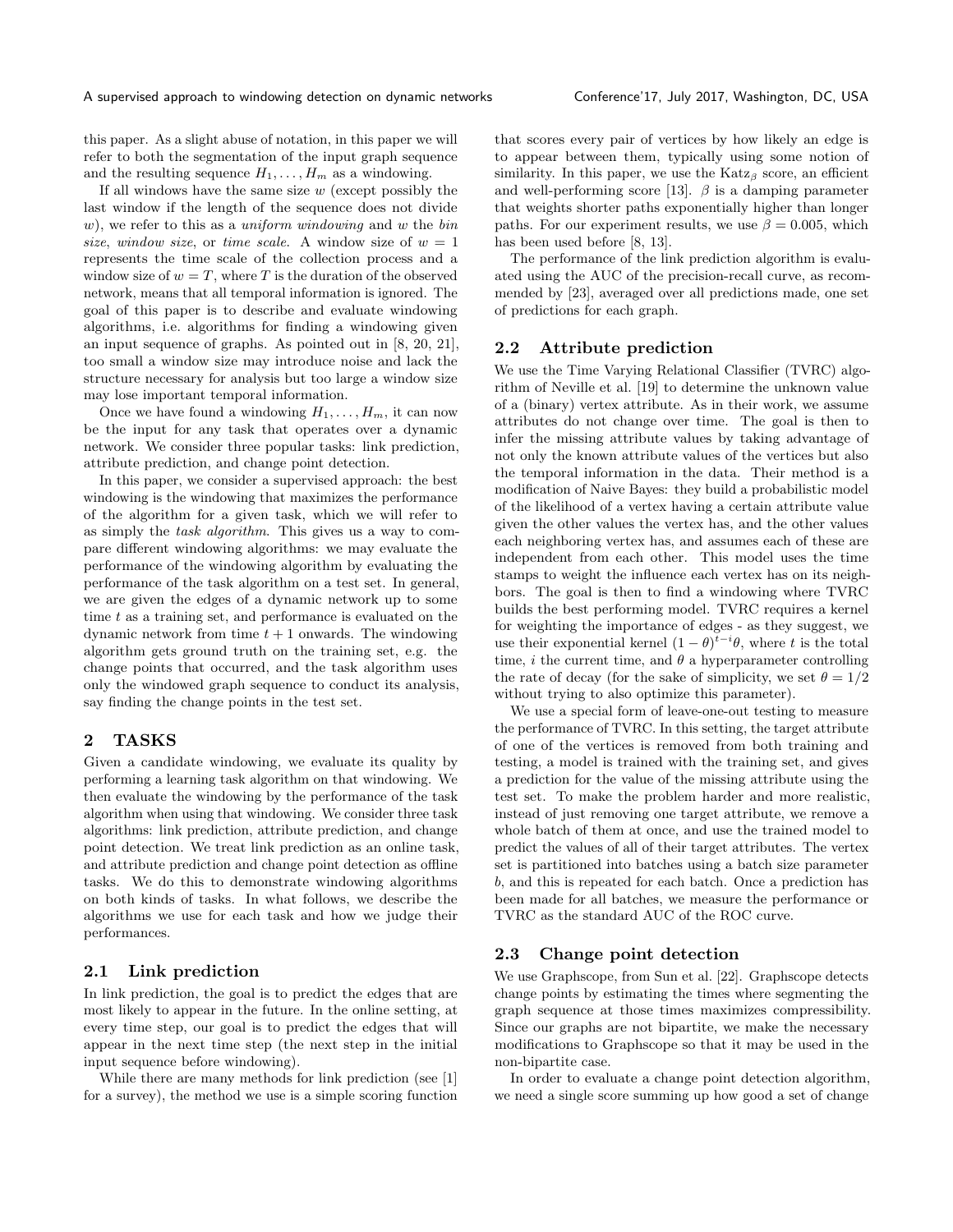points are, but to the best of our knowledge no such measure has been proposed in the literature, contrary to classification tasks, which frequently use AUC or other single values to summarize quality. We will need a single score rather than, say, a precision-recall curve, not only to evaluate, but also because our supervised windowing algorithm will need a single score to directly and automatically compare the quality of different window sizes.

To rectify this, we propose the following measure: Let  $t_1, \ldots, t_k$  be the times of the ground-truth events, and  $s_1, \ldots, s_\ell$ the times of the proposed events. Let  $n$  be the length of the sequence and  $\delta(x)$  the function that equals 1 if x is true and 0 otherwise. Peel and Clauset [\[16\]](#page-9-4) propose the following notions of precision and recall:

$$
\text{Precision}(d) = \frac{1}{\ell} \sum_{i} \delta(\inf_{j} |s_i - t_j| \le d)
$$
\n
$$
\text{Recall}(d) = \frac{1}{k} \sum_{j} \delta(\inf_{i} |s_i - t_j| \le d).
$$

We will define the AUC of the precision-recall curve as the normalized volume under the curve given by  $Precision(d)$  and  $Recall(d)$  as d goes from 0 to n. Consider the set of distances  $\{|s_i - t_j| : i, j\} \cup \{0, n\}$ , ordered from smallest to largest as  $d_1 < \ldots < d_m$ , so  $d_1 = 0$  and  $d_m = n$ . Then PR-AUC is defined as

$$
\frac{1}{n} \sum_{i=1}^{m-1} (d_{i+1} - d_i) \cdot \text{Precision}(d_i) \cdot \text{Recall}(d_i).
$$

For the sake of completeness, if  $k = 0$  or  $\ell = 0$ , we define the PR-AUC to be 0. Note this is a [0, 1]-valued measure.

#### 3 TASK DEPENDENCE

Ideally, it would be nice to have just one windowing algorithm that performs well regardless of whether your goal is link prediction, attribute prediction, change point detection, or any other task. However, we demonstrate that this does not appear to be feasible while still maximizing the performance of the task algorithm.

To do this, we score each window size by the performance of each of the three task algorithms when the data set is windowed at that size, so we have a score representing the quality of the window size for each of the three tasks. Tables [1](#page-4-0) and [2](#page-4-1) show the score for the ith task, if you chose the window size with the highest score for the jth task. For example, choose the best window size for link prediction. The two tables show that at that window size the other two tasks do not achieve as high a score as if you had chosen the best window size for those two tasks. (Each data set is broken up into consecutive intervals, and these scores are averaged over the scores for each interval as a form of  $k$ -fold validation. described in more detail in Section [4\)](#page-3-0). This means that the windowing algorithm should choose a different window size for each of the tasks.

#### <span id="page-3-0"></span>4 EXPERIMENTAL SETUP

In the offline setting, we set aside a previous interval of the dynamic network for training, and the next interval for testing. This interval includes ground-truth information, such as any change points that occurred in that interval. A uniform windowing algorithm may use this information to decide on a window size to use in the test set. A non-uniform windowing algorithm (or uniform windowing algorithm) is also allowed to see the edges in the test set to determine the windowing for the test set, but of course no ground truth information about the task. Once the test set is windowed, we perform our task on the windowed data and measure its performance, as describe in Section [2.](#page-2-0) The windowing algorithm's score is then just the score that the task algorithm received. For each data set, we split it up into six consecutive intervals, and then do training and testing on consecutive intervals, where the previous test set becomes the next training set, so there are five total tests (except for Reality Mining on change point detection where we split it into five instead of six intervals, in order to have every training set contain at least one change point). We use this form of  $k$ -fold validation is in order to promote generalizability of our results. For change point detection, we merely average the scores over each of the tests. For attribute prediction, we use pooling: we take the AUC as described in Section [2](#page-2-0) over all vertices in all test sets, instead of averaging the individual AUC's of each test set, because the population, i.e. the vertices, is the same in each test set. When building the model for attribute prediction, we use only the first half of the training set to do this - this allows us to use the rest of the training data for testing the window sizes out, as described in more detail in Section [6.](#page-5-0)

In the online setting, a new graph from the initial input sequence is given to the windowing algorithm, and the windowing algorithm must make a decision as to how to incorporate the new graph into the windowing so far. After windowing, a prediction is made, and then the process is repeated. The score for the windowing algorithm is the average over all scores received for each prediction. As in the offline setting, we split each data set into six consecutive intervals and then do training and testing on each pair of intervals, where the testing phase is online.

#### 5 DATA SETS

We use five data sets: Enron, MIT Reality Mining, Badge, Hypertext09, and Haggle. We treat all of these as undirected dynamic networks. For both convenience and uniformity, we bin each of these data sets at a initial window size at a 'natural' size, i.e. a choice that a data analyst might make, such as an hour or a day. This is so that a window size of  $w = 1$  represents a baseline representing how well a handchosen windowing would perform. We only consider window sizes at least as large as this baseline.

Each of these are suitable for link prediction. Of these, Enron, Reality Mining, and Badge are equipped with vertex attributes in order to test attribute prediction, and of these,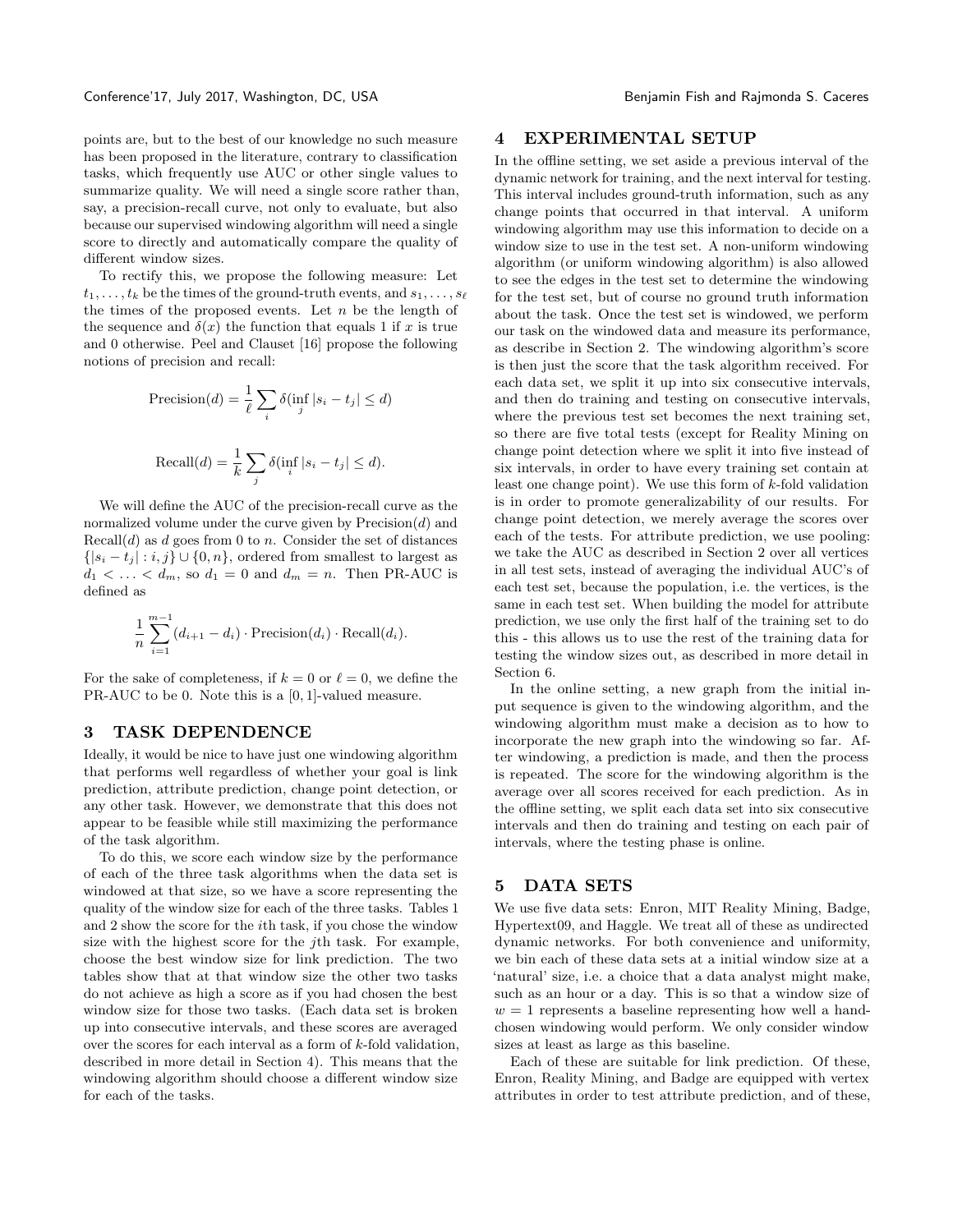A supervised approach to windowing detection on dynamic networks Conference'17, July 2017, Washington, DC, USA

<span id="page-4-0"></span>Table 1: The score in the *i*th row and *j*th column is the score for the *j* task if the window size is chosen to maximize the score for the  $i$  task on the Enron data set. Scores are averaged over the different splits of the data.

|                      |       | Link prediction Attribute prediction CP prediction |       |
|----------------------|-------|----------------------------------------------------|-------|
| Link prediction      | 0.188 | 0.599                                              | 0.572 |
| Attribute prediction | 0.163 | 0.649                                              | 0.540 |
| CP prediction        | 0.141 | 0.609                                              | 0.935 |

<span id="page-4-1"></span>Table 2: The score in the *i*th row and *j*th column is the score for the *j* task if the window size is chosen to maximize the score for the  $i$  task on the Reality Mining data set. Scores are averaged over the different splits of the data.

|                      |       | Link prediction Attribute prediction CP prediction |       |
|----------------------|-------|----------------------------------------------------|-------|
| Link prediction      | 0.277 | 0.961                                              | 0.778 |
| Attribute prediction | 0.220 | 0.983                                              | 0.340 |
| CP detection         | 0.258 | 0.961                                              | 0.945 |

Table 3: Spearman correlation coefficients and p-values for Enron

|                      | Link prediction      | Attribute prediction | CP detection         |
|----------------------|----------------------|----------------------|----------------------|
| Link prediction      | (1.0, 0.0)           | (0.093, 0.005)       | $(-0.355, 4.19e-29)$ |
| Attribute prediction | (0.093, 0.005)       | (1.0, 0.0)           | $(0.233, 5.11e-13)$  |
| CP detection         | $(-0.355, 4.19e-29)$ | $(0.233, 5.11e-13)$  | (1.0, 0.0)           |

<span id="page-4-2"></span>Table 4: Spearman correlation coefficients and p-values for Reality Mining

|                      | Link prediction   | Attribute prediction CP prediction |                   |
|----------------------|-------------------|------------------------------------|-------------------|
| Link prediction      | (1.0, 0.0)        | $(-0.050, 0.493)$                  | $(-0.071, 0.330)$ |
| Attribute prediction | $(-0.050, 0.493)$ | (1.0, 0.0)                         | $(-0.188, 0.010)$ |
| CP detection         | $(-0.071, 0.330)$ | $(-0.188, 0.010)$                  | (1.0, 0.0)        |

Enron and Reality Mining also have established change point information.

#### 5.1 Enron

This is an email network between employees of Enron Inc. from January 1999 to July 2002, during the period of Enron's market manipulation scandal and subsequent collapse [\[11\]](#page-9-12). We use the emails of 151 employees, where each edge is an email sent from one of those employees to another. Each vertex, representing an employee, have a binary attribute indicating whether the employee was a manager or not, and fifty integer-valued attributes, which are the number of occurrences in each employee's outgoing emails of the top fifty words used in all emails (a list of stop words were excluded from the top fifty words). The attribute we test on for attribute learning is whether the employee was a manager or not, which we took from [\[4\]](#page-8-6). We use the change points from [\[16\]](#page-9-4), which represent times when the emails undergo substantial shifts, such as the launch of Enron online and changes in the CEO position. The initial bin size is one day.

#### 5.2 Reality Mining

This is a proximity network of 90 MIT students and faculty using data taken from cell phones from September 2004 to May 2005 (we only use data up until the end of the academic year) [\[7\]](#page-8-7). We use as edges both phone calls between participants and whenever two participants are close to each other, detected using Bluetooth. Each of the participants filled out a survey about their cell phone usage, such as how much they use their cell phone, where they live etc., which we use as the categorical attributes for each vertex. The attribute we use for testing attribute prediction is whether they are part of the business school or the MIT Media Lab. Change points are taken from [\[16\]](#page-9-4), which are the start and ends of vacations, semesters, etc. The initial bin size is one day.

#### 5.3 Badge

This is a proximity network of 23 employees at a data server configuration firm for a month (the name of the data set comes from the badges the employees wore to track their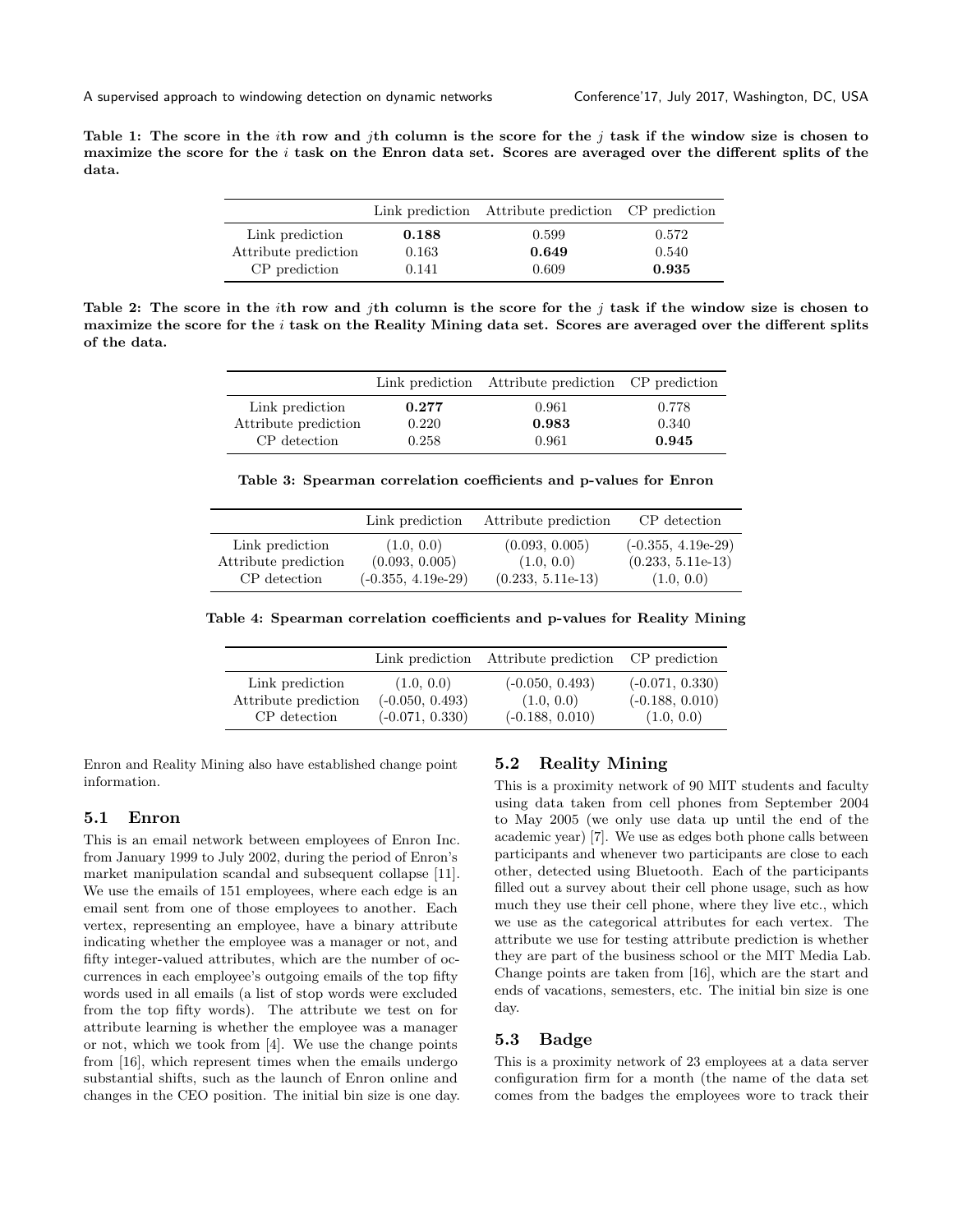location at the workplace) [\[15\]](#page-9-13). Each edge represents when two employees are in close proximity to each other, representing an interaction. Each employee was assigned a certain number of tasks, and data about these tasks was recorded, e.g. average completion time, whether they took on a difficult task or not, etc. For attribute prediction, we predict whether or not they made an error in one of their tasks. The initial bin size is one hour.

# 5.4 Haggle Infocomm

This is a proximity network consisting of interactions, recorded using Bluetooth, among attendees at an IEEE Infocomm conference over four days [\[18\]](#page-9-14). 41 attendees participated in this network. The initial bin size is 10 minutes.

## 5.5 Hypertext09

This is another proximity network of attendees at the ACM Hypertext 2009 conference, held over three days [\[9\]](#page-9-15). Each vertex is one of the 113 attendees, and an edge represents a interaction between two attendees that was active for at least 20 seconds. The initial bin size is 10 minutes.

# <span id="page-5-0"></span>6 WINDOWING ALGORITHMS AND BASELINES

We now describe the windowing algorithms that we will compare in both the offline and online settings. So that the supervised algorithms we introduce remain useful for not just the three tasks we consider, but any task, our algorithms do not attempt to take advantage of the particular nature of the task and corresponding algorithm at hand. In other words, we treat the task algorithms as black boxes. However, as we show in Section [7,](#page-6-0) the supervised approaches are still able to perform well despite this self-imposed constraint.

#### 6.1 Offline supervised algorithms

Our intuition is very simple: since we know what task we want to accomplish on the test set, use the same task algorithm to learn the window size on the training set. In the offline setting, in order to try to prevent overfitting and to make the search space smaller, we only consider uniform windowings. This allows the algorithm to be very simple: For each window size, up to the length of the training set, window the training set at that size and use that as input for the task algorithm. Measure the performance of the task algorithm (remember we assume we have ground truth for the training set) and use that as the score for the window size. Window the test set with the window size that received the highest score. Of course, this means running the task algorithm  $O(T)$  times (where  $T$  is the length of the training set), which is not particularly efficient. However, we make the assumption that since this is an offline setting, this blowup in running time in the training phase is not prohibitively large. We will refer to this as the offline supervised method.

Among the three tasks, the attribute prediction algorithm has an important difference, in so much as that it requires training data to build a model. We therefore need to make

sure to decouple the training data for the model and the training data used to find the best window size. To do this, we split the training data into two, use the first half as the data for the model, and the second half of the training data to test out how well the model does when windowed at each window size. We do this by taking the vertices that still have the value of the target attribute and using the same process we use to test the quality of the attribute prediction on the test set: remove them in batches, build the model at each window size, and then test which value TVRC predicts on the second half of the training data. As described above, we then use the AUC as the quality of that window size.

<span id="page-5-2"></span>

|  | Algorithm 1 Approximate windowing for link prediction |  |  |
|--|-------------------------------------------------------|--|--|
|--|-------------------------------------------------------|--|--|

| <b>Parameters:</b> M, H                                                                       |
|-----------------------------------------------------------------------------------------------|
| Initialize scores <sub><i>w</i></sub> as the empty list                                       |
| for each new graph $G_i$ do                                                                   |
| Let new window sizes include w for $1 \leq w \leq i$ if                                       |
| $\text{length}(\text{scores}_{w}) < M$                                                        |
| Let <i>best window sizes</i> include the top H window sizes by                                |
| $average(scores_w)$                                                                           |
| for w in new window sizes, best window sizes do                                               |
| Let $H_1, \ldots, H_{\lceil \frac{i-1}{m} \rceil}$ be the windowing of $G_1, \ldots, G_{i-1}$ |
| at window size $w$                                                                            |
| predicted links = $\text{Katz}(H_{\lceil \frac{i-1}{m} \rceil})$                              |
| Append AUC(new links in $G_i$ , predicted links)<br>to                                        |
| $\mathrm{scores}_m$                                                                           |
| end for                                                                                       |
| $w^* = \arg \max_w \text{average}(\text{scores}_w)$                                           |
| Let $H_1, \ldots, H_{\lceil \frac{i}{m^*} \rceil}$ be the windowing of $G_1, \ldots, G_i$ at  |
| window size $w_{\text{best}}$                                                                 |
| return Katz $(H_{\lceil \frac{i}{2}\rceil})$                                                  |
| end for                                                                                       |

#### 6.2 Online supervised algorithms

In the online setting, we could at each time step perform a similar procedure as in the offline case, leading to  $O(i)$  runs of the task algorithm at the *i*th step, for a total of  $O(T^2)$  times, where  $T$  is the total length of the sequence. This will often be prohibitively expensive. We introduce an approximate online windowing algorithm to deal with this issue. We illustrate with link prediction, as a task that is a natural example of an online task.

Every time we receive a new graph  $G_i$ , representing all the edges that occurred in the next time step, we can test each window size  $w$  by binning the sequence so far at size  $w$  and then use the last graph in the windowed sequence to predict the edges that will appear in  $G_i$ . We then compare the predicted edges to the actual edges in  $G_i$ , producing an AUC score for that window size<sup>[1](#page-5-1)</sup>. The window size  $w^*$  chosen next to bin the sequence seen so far including  $G_i$  is the window size

<span id="page-5-1"></span> $1$ For the sake of computational efficiency, we only score pairs of vertices with non-zero degree, since the Katz score will produce a score of 0 for all other pairs.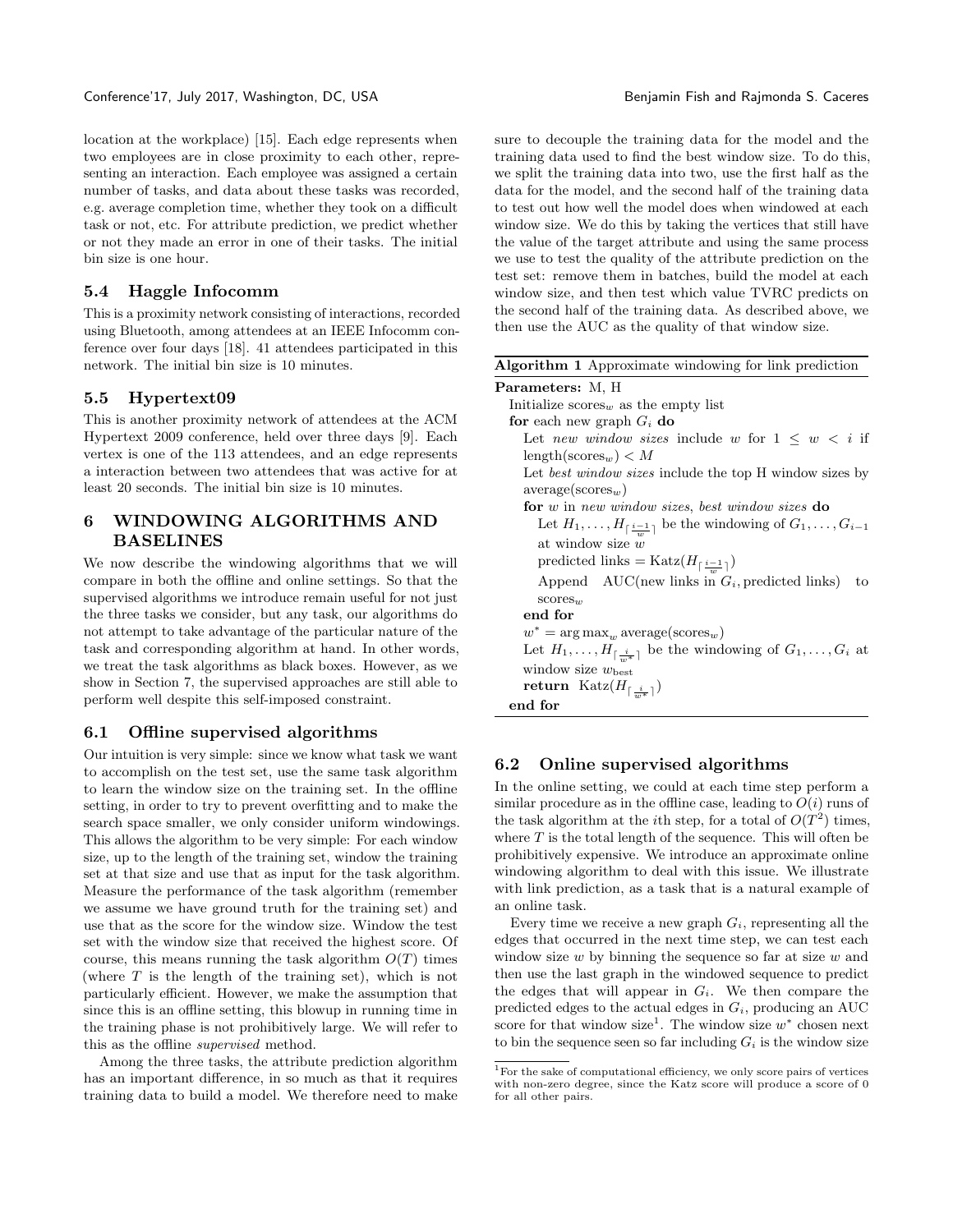<span id="page-6-2"></span>A supervised approach to windowing detection on dynamic networks Conference'17, July 2017, Washington, DC, USA

|                      | Enron | Reality Mining | Badge | Hypertext | Haggle |
|----------------------|-------|----------------|-------|-----------|--------|
| <b>Random</b>        | 0.101 | 0.202          | 0.208 | 0.049     | 0.195  |
| Hand-picked          | 0.148 | 0.266          | 0.619 | 0.146     | 0.485  |
| Weighted Algorithm 1 | 0.178 | 0.263          | 0.482 | 0.116     | 0.443  |
| Algorithm 1          | 0.153 | 0.259          | 0.428 | 0.100     | 0.475  |
| Training only        | 0.159 | 0.240          | 0.418 | 0.065     | 0.437  |
| ADAGE                | 0.149 | 0.198          | 0.394 | 0.044     | 0.298  |

Table 5: Performance of each of the algorithms on five data sets with respect to link prediction.

<span id="page-6-3"></span>Table 6: Performance of each of the algorithms on three data sets with respect to attribute prediction.

|             | Enron | Reality Mining | Badge |
|-------------|-------|----------------|-------|
| Random      | 0.566 | 0.966          | 0.583 |
| Hand-picked | 0.560 | 0.960          | 0.646 |
| Supervised  | 0.587 | 0.974          | 0.656 |
| No time     | 0.584 | 0.971          | 0.568 |
| Fourier     | 0.567 | 0.967          | 0.568 |
| Jaccard.    | 0.576 | 0.973          | 0.571 |
| Entropy     | 0.555 | 0.970          | 0.562 |
| ADAGE       | 0.564 | 0.973          | 0.572 |

that maximizes the average of all scores for that window size so far. However, this still means testing  $O(i)$  window sizes at each time step, for a total of  $O(T^2)$  tests. To decrease the number of tests, we instead use an approximate version of this where only some of the window sizes are tested, as described in Algorithm  $1^2$  $1^2$ . Given hyperparameters to the algorithm  $M$  and  $H$ , we test a window size if it has either been tested fewer than M times, or if the average score so far ranks it amongst the top  $H$  window sizes. The intuition behind this approach is that a window size that has been performing badly will not suddenly become the best performing window size, and thus doesn't need to be tested. This requires only  $O(M \cdot H \cdot T)$  total runs of the Katz algorithm instead of  $O(T^2)$ , where we think of as M and H as constants. In our experiments, we set  $M = H = 10$  (We also demonstrate the effect of changing these hyperparameters in Section [7\)](#page-6-0). We also test a weighted variant of Algorithm [1](#page-5-2) by instead using a weighted average of the scores for each window size, in order to privilege scores closer to the present than the past. We use an exponential weighting scheme, where the weight for the score tested on the *j*th graph where  $t$  graphs have been seen already is  $(1/2)^{t-j}$ .

We also consider a version of this that stops generating new scores after the training period is over, and sticks with the best window size for the training data for all future time steps (Training only).

# 6.3 Other windowing algorithms and baselines

We compare against *ADAGE*, the method of Soundarajan et al. [\[20\]](#page-9-7). ADAGE needs a metric as a parameter, so we use the exponent of the degree distribution, which is the metric they use. We also compare against the Jaccard-index-based method (Jaccard) of Darst et al. [\[5\]](#page-8-4) and the entropy-based method (Entropy) of De Domenico et al. [\[6\]](#page-8-3). Since this method allows for graphs with any types of layers, we treat each time step as a layer and modify their method to only allow adjacent time steps to be merged.

We also compare against several baselines: the first is always using a window size of  $w = 1$ , which as mentioned above, represents a 'hand-chosen' value (which we will refer to as the hand-chosen algorithm). This represents as close to ground-truth as we can get on real data. The second baseline is the random algorithm (Random), which chooses a random windowing of the test set. In addition, for attribute prediction, we also consider the windowing that removes all temporal information, i.e. the window size that is always the length of the test sequence (No time). The final baseline we consider is slightly more sophisticated: Consider a time series of a graph sequence, one that assigns a real value to every graph in the sequence. For any such time series, we may compute its discrete Fourier transform (DFT). For frequency f, denote by  $x_f$  the amplitude of that frequency. The score we assign w is the maximum magnitude  $|x_f|$  of any frequency in the transform such that  $f$  rounds to  $w$ . Only windows where there is such a frequency are assigned scores, and we choose the window size with the maximum score (the Fourier algorithm). In this paper, we consider the DFT under the commonly-used Hanning window and the time series we use is the number of edges in each graph. This serves as a proxy for the amount of activity at any given time. The DFT of this particular time series for dynamic networks has been used before, e.g. to study the Reality Mining data set [\[7\]](#page-8-7).

All of these algorithms can be used in the offline setting, but only ADAGE, the hand-chosen baseline, and the random baseline can be used in the online setting.

### <span id="page-6-0"></span>7 RESULTS

Tables [4,](#page-4-2) [5,](#page-6-2) and [6](#page-6-3) show our results. The supervised approach does do well, but there are certainly caveats. In link

<span id="page-6-1"></span> $2$ This online algorithm is described explicitly for Katz, but it is worth nothing that the same approach may in principle be used for any online task.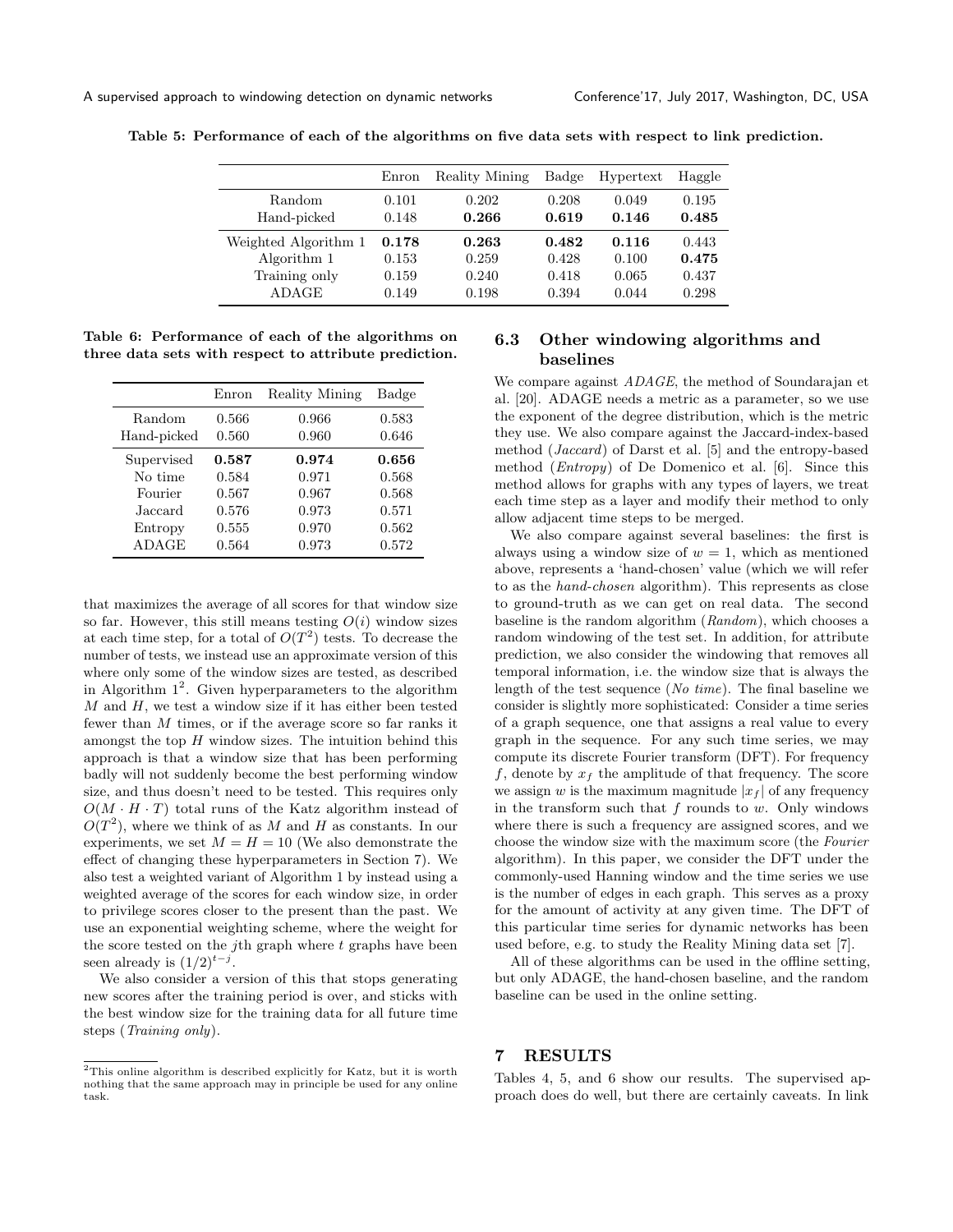|              | Enron | Reality Mining |
|--------------|-------|----------------|
| Random       | 0.660 | 0.609          |
| Hand-picked  | 0.700 | 0.643          |
| Supervised   | 0.649 | 0.490          |
| Fourier      | 0.657 | 0.405          |
| Jaccard      | 0.649 | 0.361          |
| Entropy      | 0.709 | 0.891          |
| <b>ADAGE</b> | 0.766 | 0.356          |

Table 7: Performance of each of the algorithms on two data sets with respect to change point detection.

prediction, the 'hand-picked' window size is often the best performer, probably due to the fact that these are well-studied data sets with natural periodicities dictated by human activity, and those window sizes reflect that. However, in general, we will want to have windowing algorithms that do not rely on an analyst's knowledge of the data set: acquiring domainspecific knowledge like this can be time-consuming, expensive, or difficult. Outside of this approach, at least one of the supervised methods does the best for all of the data sets. The weighted version is the overall winner, with a caveat: like any supervised technique, overfitting is always going to be an issue. We surmise that this is why the unweighted version outperforms the weighted version on the Haggle data set.

We also test the effect of the hyperparameters  $H$  and  $M$ , shown in Figure [2.](#page-8-8) The effect of increasing the hyperparameters appears noisy, especially on the Reality Mining data set. However, as would be expected increasing  $H$  or  $M$ , which increases the number of window sizes tested, generally increases performance. We chose small constant values of H and M to use for Algorithm [1,](#page-5-2) without attempting to optimize them, not only because we do relatively well without attempting any such optimization, but also because we consider the effect to be relatively weak, as the Reality Mining data shows.

In attribute prediction, the supervised approach is the clear winner, although the absolute difference over the others is sometimes rather small. On the other hand, the supervised approach does not do well for change point prediction. We believe this is due to a limitation of supervised approaches: they depend on the quality of the training data. Given the sparsity of change points, each training set contains only a very small number of change points, making it difficult to distinguish between different window sizes. This issue separates change point detection from our attribute prediction problem, which has a much greater amount of training data to work with. Figure [3](#page-8-9) shows what happens as the amount of training data decreases for attribute prediction - i.e. the size of each batch of attribute values is removed increases. As training data decreases, so does the performance of TVRC under our supervised approach for windowing.

Our approach also reveals other differences between the three tasks. Figure [1](#page-0-0) shows the quality of every window size on each of the first four intervals of Reality Mining (we can't use the last interval because each interval needs a subsequent

<span id="page-7-0"></span>

Figure 3: Performance of the attribute prediction algorithm on the Reality Mining data set as the batch size increases (where the batch size is the number of vertices whose target attribute has been removed before training and testing). Performance is averaged over the splits of the data. The dashed line indicates the least-squares linear regression.

interval for testing attribute prediction). The scores for change point detection are extremely sensitive to window size, with small differences in size making a large difference, indicating Graphscope's sensitivity to window size. TVRC, on the other hand, is much more stable under changes to window size, with link prediction falling somewhere in the middle. Such sensitivity makes it much more difficult to speed up the process by only testing some of the windows sizes instead of all of them, as we do here. We leave for future work determining if there is a way to test a fewer number of window sizes and the effect of choice of algorithm for a given task impacts sensitivity to window size.

Our supervised approach makes the basic assumption that a window size that works well in the past is more likely to work well in the future. To measure this, Figure [4](#page-7-0) shows the difference between the two scores a window size got on consecutive intervals, averaged over all windows and consecutive intervals. Smaller differences mean that past data reflects future data more precisely. Figure [4](#page-7-0) shows the difference was significantly larger for change point detection than the other two tasks, indicating that this assumption (at least when using Graphscope) is violated more under this task. This serves as evidence for why the supervised approach does not perform as well on change point detection.

#### 8 CONCLUSION

In this paper, we have given evidence that windowing is task-dependent, and that this can be leveraged to produce more accurate windowing algorithms. Recognizing this, we have provided a simple and easy-to-use framework for directly comparing the quality of windowing algorithms and moreover,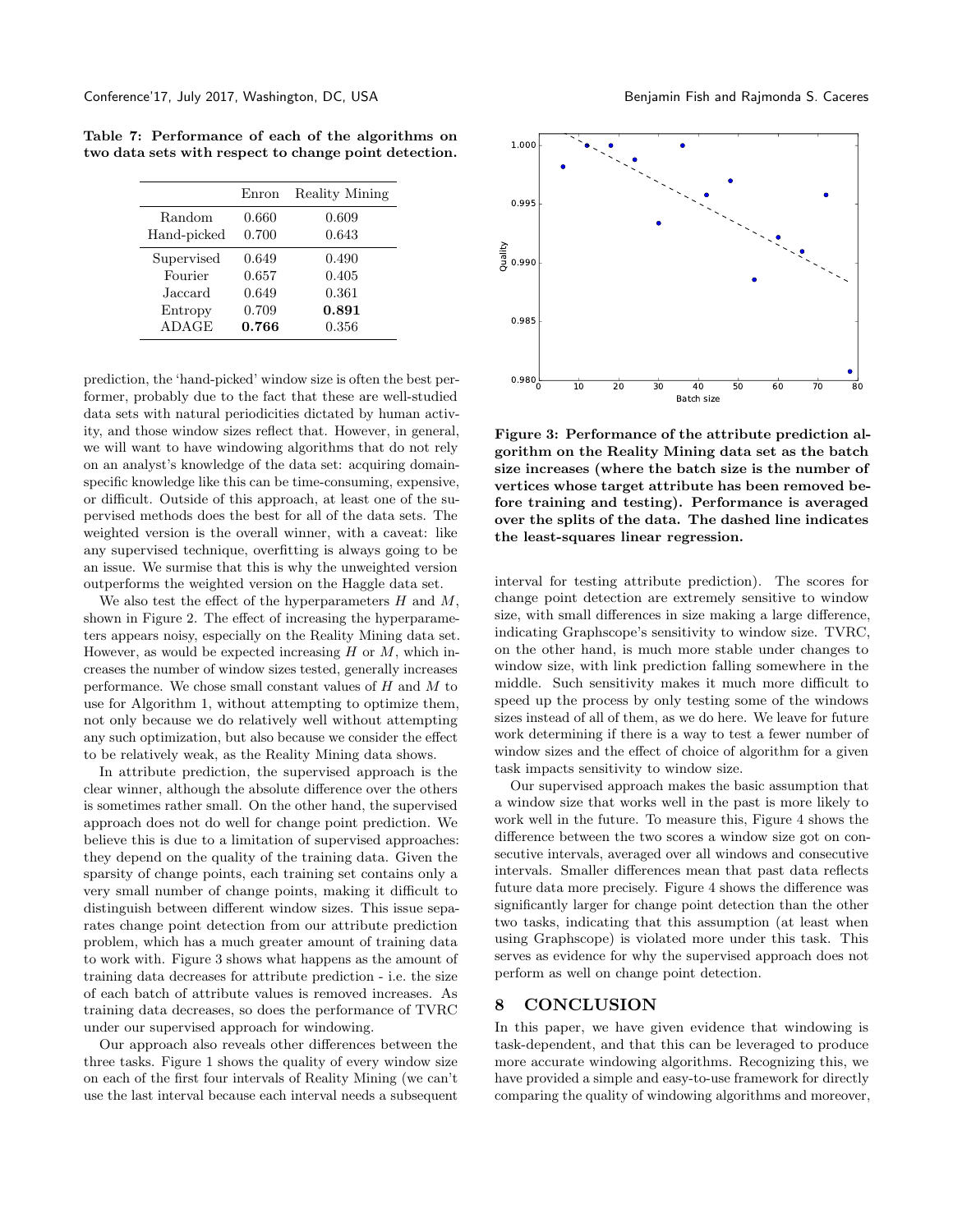<span id="page-8-8"></span>

Figure 1: Results for each window size on each interval of the Reality Mining data. Each line corresponds with each of the four intervals. The left figure shows the quality of each window size for link prediction, the middle for attribute prediction, and the right for change point prediction.

<span id="page-8-9"></span>

Figure 2: The effect of the hyperparameters H and M on quality for link prediction, where we fix  $H=10$  and vary M, and fix  $M = 10$  and vary H. The figure on the left is the results on the Badge dat set, while the right is the Reality Mining dataset.

introduced windowing algorithms that leverage our ability to test a windowing. Nonetheless, we leave for future work several challenges: Like any supervised machine learning, the quality of the learner depends on the quantity and quality of training data. Improving windowing algorithms in the face of environments with little training data remains an issue. Even with training data, using that training data to window can be a computationally-expensive procedure if the windowing algorithm has to repeatedly invoke an expensive task algorithm. We leave for future work finding heuristics that approximate well how a windowing will perform for a given task.

#### REFERENCES

- <span id="page-8-5"></span>[1] Mohammad Al Hasan and Mohammed J. Zaki. 2011. A survey of link prediction in social networks. In Social Network Data Analytics. Springer, 243–275.
- <span id="page-8-2"></span>[2] Michele Berlingerio, Michele Coscia, Fosca Giannotti, Anna Monreale, and Dino Pedreschi. 2010. As time goes by: Discovering

eras in evolving social networks. In Pacific-Asia Conference on Knowledge Discovery and Data Mining. Springer, 81–90.

- <span id="page-8-0"></span>[3] Aaron Clauset and Nathan Eagle. 2007. Persistence and periodicity in a dynamic proximity network. DIMACS Workshop on Computational Methods for Dynamic Interaction Networks (2007).
- <span id="page-8-6"></span>[4] Germán Creamer, Ryan Rowe, Shlomo Hershkop, and Salvatore J Stolfo. 2009. Segmentation and automated social hierarchy detection through email network analysis. In Advances in web mining and web usage analysis. Springer, 40–58.
- <span id="page-8-4"></span>Richard K Darst, Clara Granell, Alex Arenas, Sergio Gómez, Jari Saramäki, and Santo Fortunato. 2016. Detection of timescales in evolving complex systems. arXiv preprint arXiv:1604.00758 (2016).
- <span id="page-8-3"></span>[6] Manlio De Domenico, Vincenzo Nicosia, Alexandre Arenas, and Vito Latora. 2015. Structural reducibility of multilayer networks. Nature communications 6 (2015).
- <span id="page-8-7"></span>[7] Nathan Eagle and Alex Sandy Pentland. 2006. Reality mining: sensing complex social systems. Personal and ubiquitous computing 10, 4 (2006), 255–268.
- <span id="page-8-1"></span>[8] Benjamin Fish and Rajmonda S Caceres. 2015. Handling oversampling in dynamic networks using link prediction. In Joint European Conference on Machine Learning and Knowledge Discovery in Databases. Springer, 671–686.